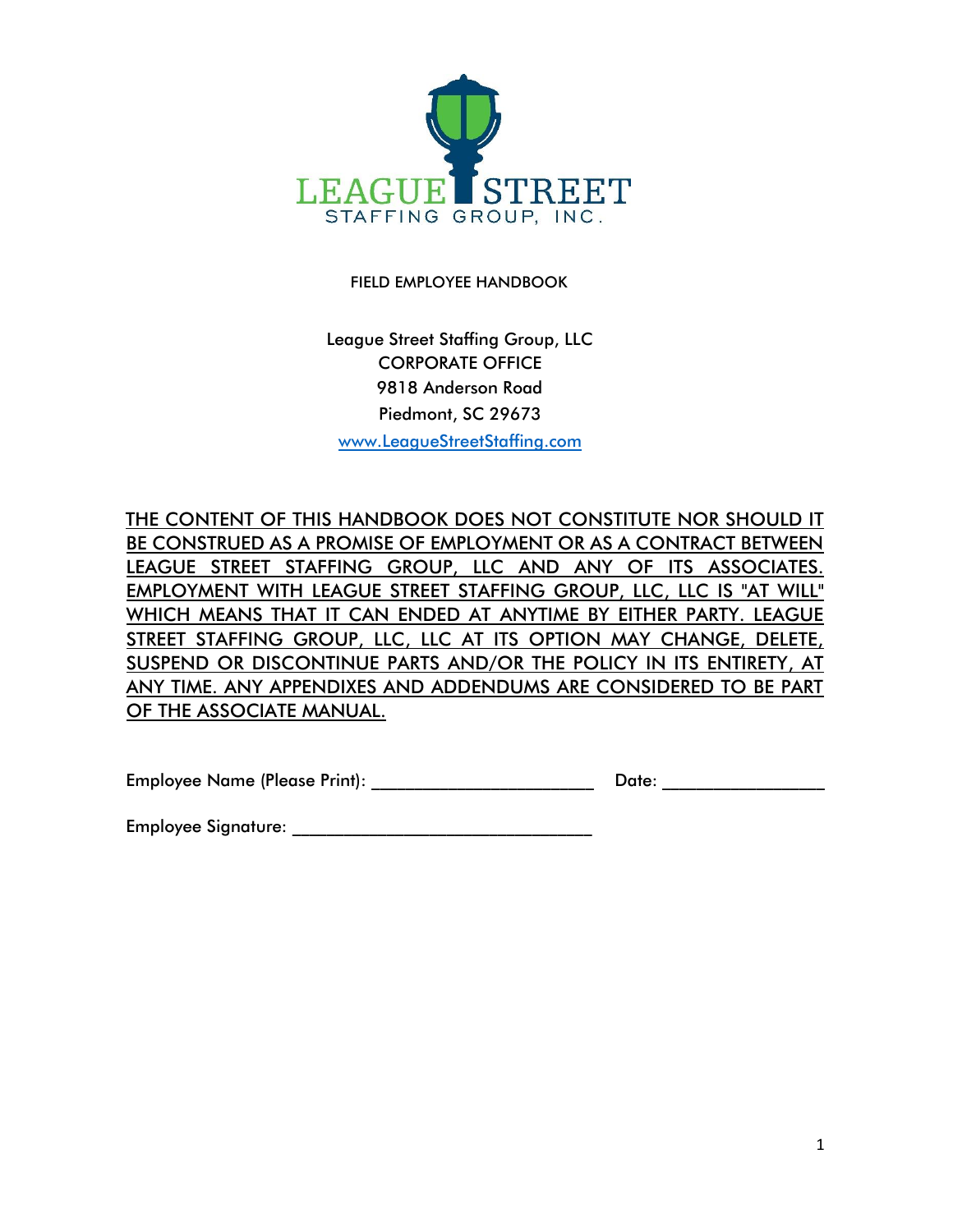

League Street Staffing Group, LLC CORPORATE OFFICE 9818 Anderson Road Piedmont, SC 29673 [www.LeagueStreetStaffing.com](http://www.leaguestreetstaffing.com/)

FIELD EMPLOYEE HANDBOOK

THE CONTENT OF THIS HANDBOOK DOES NOT CONSTITUTE NOR SHOULD IT BE CONSTRUED AS A PROMISE OF EMPLOYMENT OR AS A CONTRACT BETWEEN LEAGUE STREET STAFFING GROUP, LLC AND ANY OF ITS ASSOCIATES. EMPLOYMENT WITH LEAGUE STREET STAFFING GROUP, LLC IS "AT WILL" WHICH MEANS THAT IT CAN ENDED AT ANYTIME BY EITHER PARTY. LEAGUE STREET STAFFING GROUP, LLC, AT ITS OPTION MAY CHANGE, DELETE, SUSPEND OR DISCONTINUE PARTS AND/OR THE POLICY IN ITS ENTIRETY, AT ANY TIME. ANY APPENDIXES AND ADDENDUMS ARE CONSIDERED TO BE PART OF THE ASSOCIATE MANUAL.

Employee Name (Please Print): \_\_\_\_\_\_\_\_\_\_\_\_\_\_\_\_\_\_\_\_\_\_\_\_\_\_ Date: \_\_\_\_\_\_\_\_\_\_\_\_\_\_\_\_\_\_\_

Employee Signature: \_\_\_\_\_\_\_\_\_\_\_\_\_\_\_\_\_\_\_\_\_\_\_\_\_\_\_\_\_\_\_\_\_\_\_

Employee MUST keep this copy.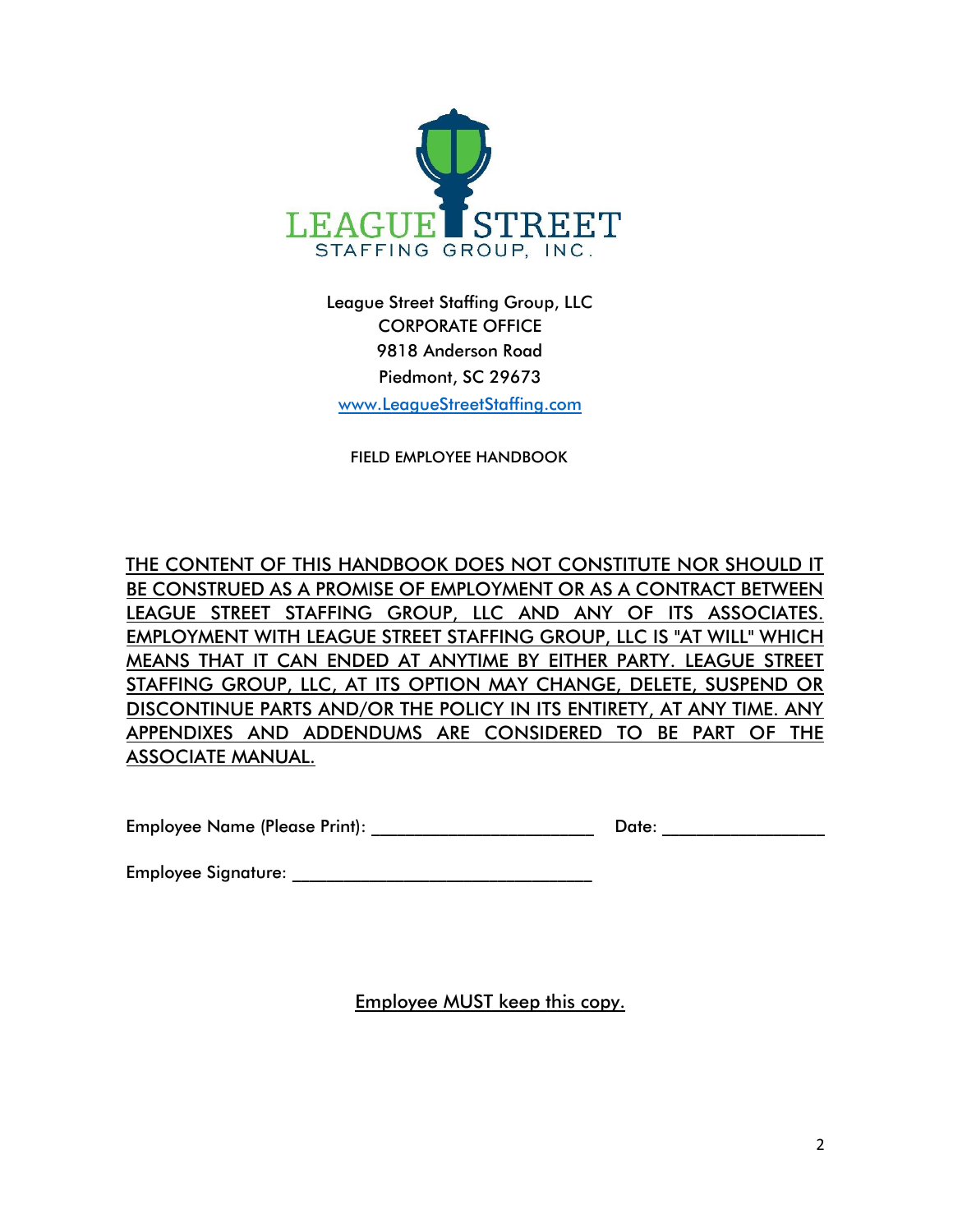

# **Contents**

|      | <b>1.0 INTRODUCTION</b>                                      | <b>PAGE NUMBER</b> |
|------|--------------------------------------------------------------|--------------------|
|      | 1.1 Welcome                                                  | 5                  |
|      | 1.2 Vision Statement                                         | 5                  |
|      | 1.3 Mission Statement                                        | 5                  |
|      | 1.4 Culture and Climate                                      | 5                  |
|      | <b>2.0 GENERAL GUIDELINES</b>                                |                    |
| 2.1  | <b>Changes in Policy</b>                                     | 5                  |
|      | <b>3.0 ASSOCIATE DEFINITION AND STATUS</b>                   |                    |
| 3.1  | <b>Progressive Disciplinary Action</b>                       | 6                  |
|      | <b>4.0 EMPLOYMENT POLICIES</b>                               |                    |
| 4.1  | <b>Equal Employment Opportunity</b>                          | 6                  |
| 4.2  | <b>Americans with Disabilities Act</b>                       | 6                  |
| 4.3  | <b>Immigration Law Compliance</b>                            | $\overline{7}$     |
| 4.4  | <b>Associate Background Check</b>                            | $\overline{7}$     |
| 4.5  | <b>Associate Criminal Background Check</b>                   | 7                  |
| 4.6  | <b>New Associate Orientation</b>                             | 7                  |
| 4.7  | <b>Change of Personal Data</b>                               | $\overline{7}$     |
|      | 5.0 STANDARDS OF CONDUCT                                     |                    |
| 5.1  | <b>Shift Requirements</b>                                    | 7                  |
| 5.2  | <b>Attendance and Punctuality</b>                            | 7                  |
| 5.3  | <b>Reduction of Hours Owed During Pay Period for Failure</b> | 8                  |
|      | to Give Notice                                               |                    |
| 5.4  | <b>Associate Behavior</b>                                    | 8                  |
| 5.5  | <b>Break Periods</b>                                         | 8                  |
| 5.6  | Harassment                                                   | 8                  |
| 5.7  | <b>Sexual Harassment</b>                                     | 9                  |
| 5.8  | Violence in the Workplace                                    | 11                 |
| 5.9  | <b>Client Behavior</b>                                       | 11                 |
| 5.10 | <b>Client Confidentiality</b>                                | 11                 |
| 5.11 | <b>Ethical Standards</b>                                     | 11                 |
| 5.12 | <b>Lost and Damaged Items</b>                                | 11                 |
| 5.13 | <b>Dress Code and Presentation Standards</b>                 | 11                 |
| 5.14 | Use of Equipment                                             | 12                 |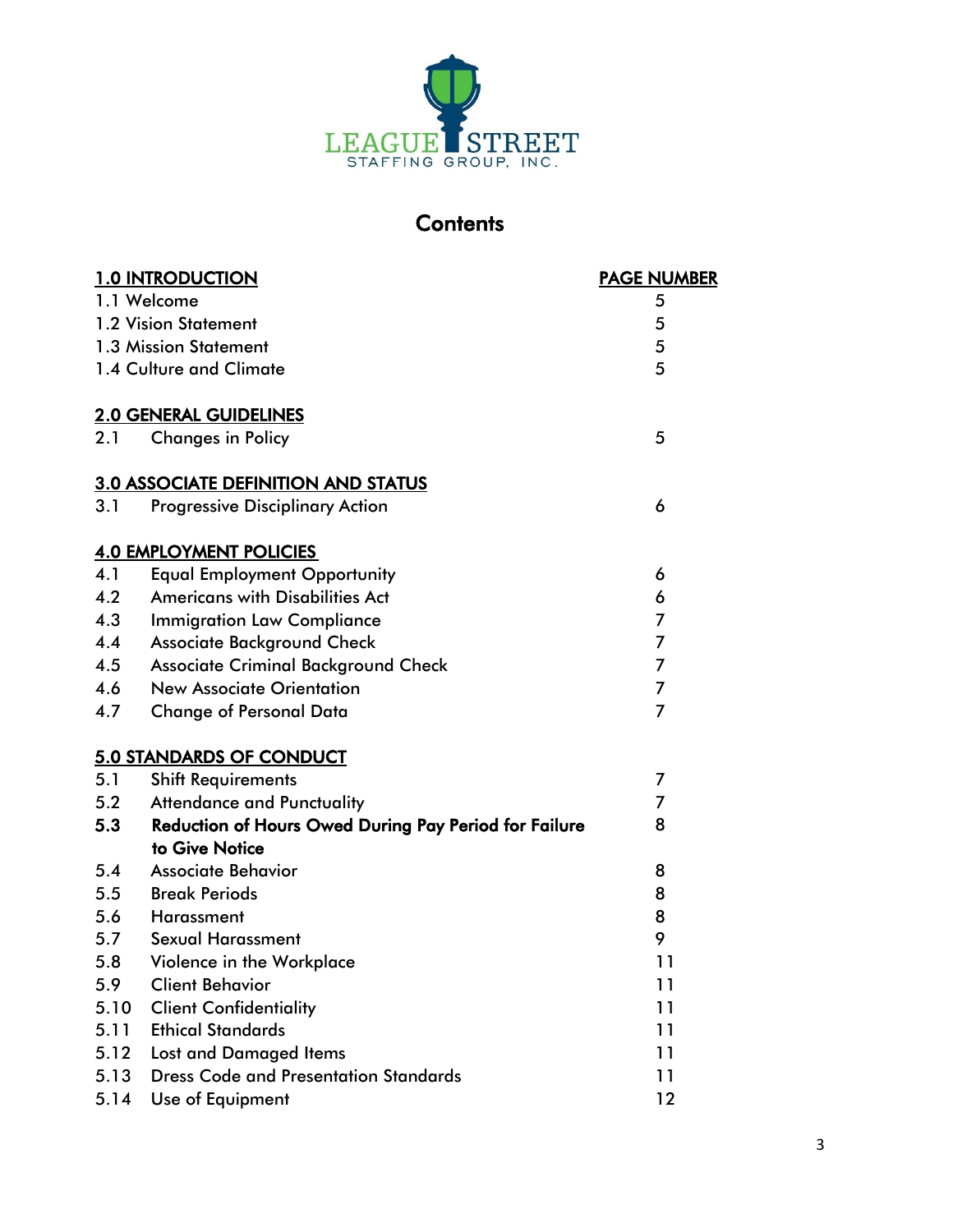

| 5.15 | Use of Computer, Phone, and Mail                   | 12 |
|------|----------------------------------------------------|----|
| 5.16 | <b>Electronic Communication and Internet Usage</b> | 12 |
| 5.17 | <b>Use of Computer Software</b>                    | 12 |
| 5.16 | <b>Electronic Communication and Internet Usage</b> | 12 |
| 5.18 | Smoking                                            | 13 |
| 5.19 | Alcohol and Substance Use During Work Hours        | 13 |
| 5.20 | <b>Employment Termination</b>                      | 13 |
| 5.21 | <b>Employment Termination</b>                      | 13 |
| 5.22 | Resignation                                        | 13 |
| 5.23 | <b>Improvement Suggestions</b>                     | 14 |
|      |                                                    |    |

## 6.0 COMPENSATION POLICIES

| 6.1 | Compensation                                   | 14 |
|-----|------------------------------------------------|----|
| 6.2 | <b>Pay for Drive Time</b>                      | 14 |
| 6.3 | <b>Timekeeping Procedures</b>                  | 14 |
| 6.4 | Overtime Pay                                   | 14 |
| 6.5 | <b>Payroll and Paydays</b>                     | 14 |
| 6.6 | <b>Prohibition Against Improper Deductions</b> | 15 |

## 7.0 BENEFITS

| 7.1 | <b>Benefits</b>                                         | 14  |
|-----|---------------------------------------------------------|-----|
| 7.2 | <b>Holiday Pay</b>                                      | 16  |
| 7.3 | <b>Jury Duty</b>                                        | 16. |
| 7.4 | Military Reserves or National Guard Leaves of Absence   | 16. |
| 7.5 | Uniformed Services Employment & Reemployment Rights Act | 16  |
| 8.0 | <b>Associate Communications and Resolutions</b>         |     |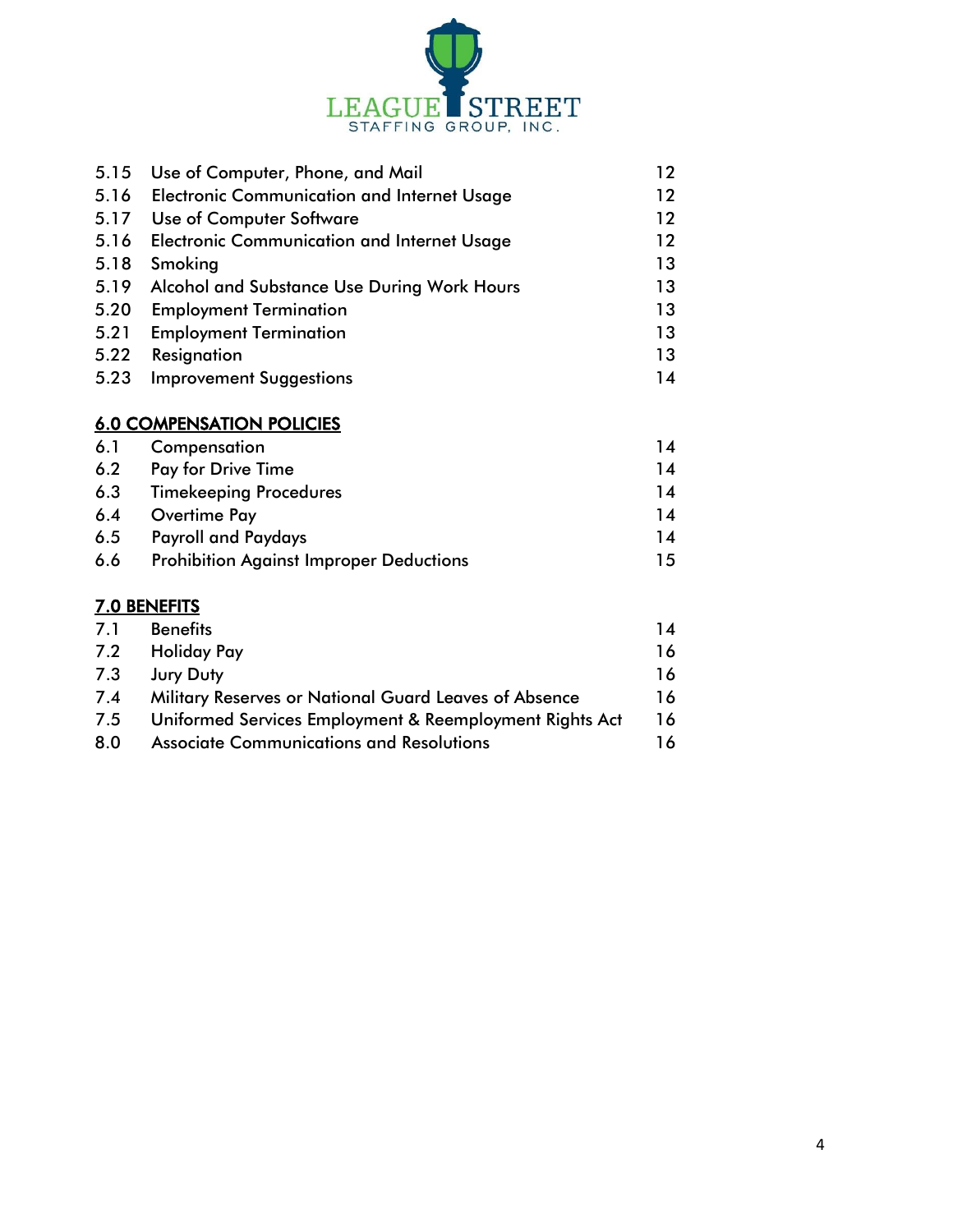

## 1.0 INTRODUCTION

This document has been developed by LEAGUE STREET STAFFING Group, LLC to familiarize our Associates with LEAGUE STREET STAFFING GROUP, LLC and provide information about working conditions, key policies, procedures, and benefits affecting employment at LEAGUE STREET STAFFING Group, LLC.

## 1.1 Welcome

Welcome to LEAGUE STREET STAFFING Group, LLC, hereinafter referred to as "LEAGUE STREET STAFFING". We are happy to have you as a new member of our team.

## 1.2 Vision Statement

LEAGUE STREET STAFFING is committed to set goals to consistently remain the premier staffing company in the upstate. Our goal is to open multiple locations throughout the Southeast and beyond, wherever we see there is a need to be met. We will accomplish this by consistently meeting our clients and candidates demands, offering personnel solutions to our clients that increase their productivity and operating with the utmost integrity.

## 1.3 Mission Statement

Our mission is to match employers with quality personnel to form successful work relationships. We succeed in our mission by providing excellent service to our clients and candidates, consistently meeting established expectations, and setting and maintaining the highest standards and ethics demonstrated in the employment services industry. We meet each client's needs by offering a client specific alternative to their personnel issues.

## 1.4 Culture and Climate

LEAGUE STREET STAFFING core values and company culture are based on Trust, Respect and Discipline. LEAGUE STREET STAFFING supports a climate where professional and personal growth and development is nurtured and encouraged. When dealing with clients each employee adopts an "at your service" attitude and remembers to follow through, follow through, follow through!

All Associates are urged to become familiar with LEAGUE STREET STAFFING'S rules and standards of conduct covered within this handbook. Associates are held accountable to following these rules and standards.

## 2.0 GENERAL GUIDELINES

2.1 Changes in Policy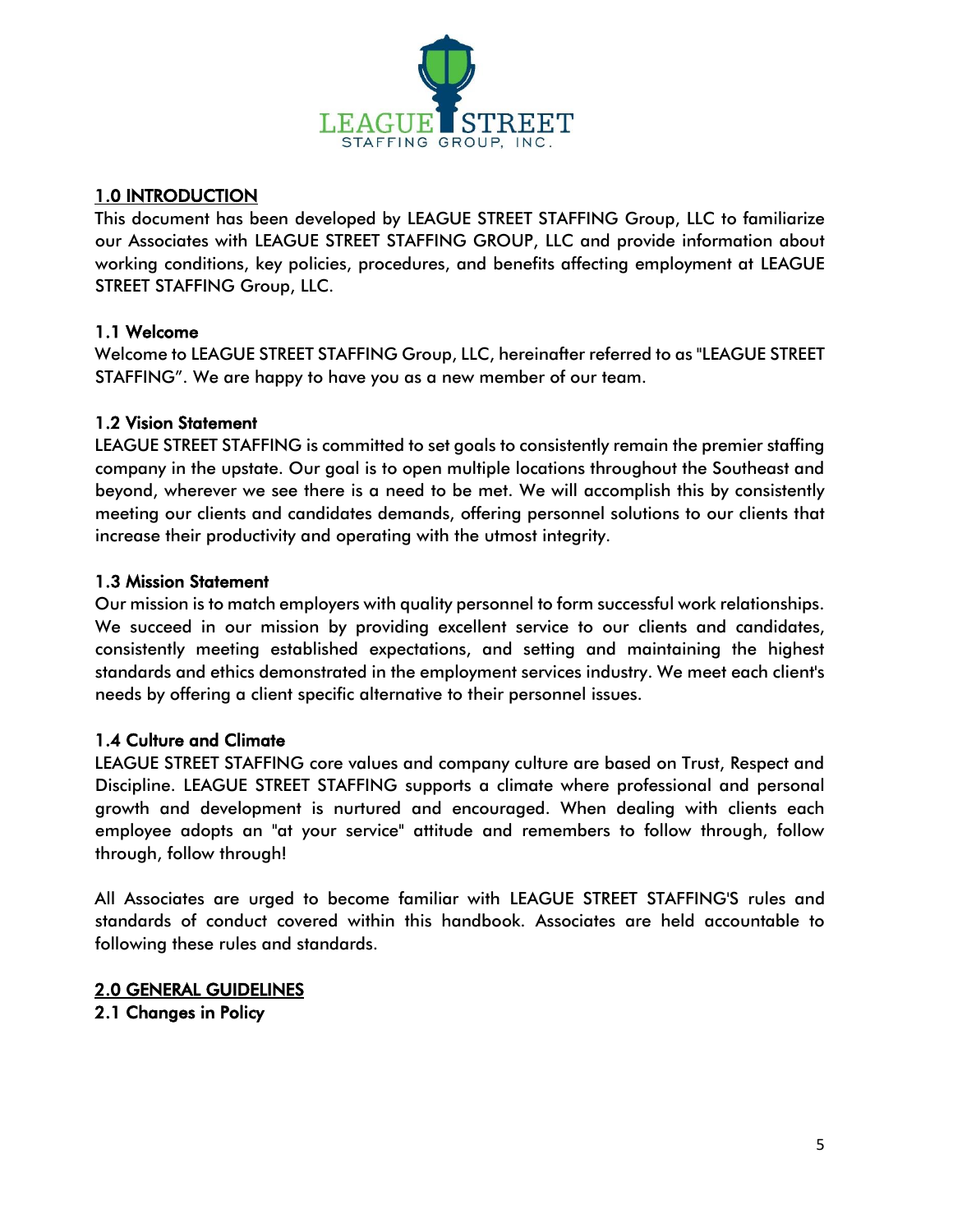

This manual supersedes all previous Associate manuals and memos. These policies are promulgated for the benefit of LEAGUE STREET STAFFING as an employer. While every effort is made to keep the contents of this document current, LEAGUE STREET STAFFING GROUP, LLC reserves the right to modify, suspend, or terminate any of the policies, procedures, and/or benefits described in the manual.

## 3.0 ASSOCIATE DEFINITION AND STATUS

Associates of LEAGUE STREET STAFFING are temporary employees hired to perform a specific job for a specific client of LEAGUE STREET STAFFING. Associates may be hired directly by clients of LEAGUE STREET STAFFING at the client's discretion and at the approval of LEAGUE STREET STAFFING.

## 3.1 Progressive Disciplinary Action

When an Associate breaks policy or commits an act worthy of disciplinary action, the incident will be discussed and documented. LEAGUE STREET STAFFING may impose any level of Disciplinary Action, up to and including, termination. Progressive Discipline is not mandatory. All Disciplinary Action Plans, Write ups, Warnings, and Documents shall be kept in the Associate's file.

## 4.0 EMPLOYMENT POLICIES

## 4.1 Equal Employment Opportunity

LEAGUE STREET STAFFING is an equal opportunity employer. Employment decisions are based on performance, character, experience, and business needs; and are not based on race, color, national origin, ancestry, gender, sexual orientation, age, religion, creed, physical or mental disability, marital status, veteran status, or any other factor protected by law.

## 4.2 Americans with Disabilities Act

It is the policy of LEAGUE STREET STAFFING to comply with all the relevant and applicable provisions of the Americans with Disabilities Act (ADA). LEAGUE STREET STAFFING will not discriminate against any qualified Associate or job applicant with respect to any terms, privileges, or conditions of employment because of a person's physical or mental disability, if the employee can perform the essential duties of a job with reasonable accommodation by LEAGUE STREET STAFFING GROUP, LLC, and without undue hardship on LEAGUE STREET **STAFFING**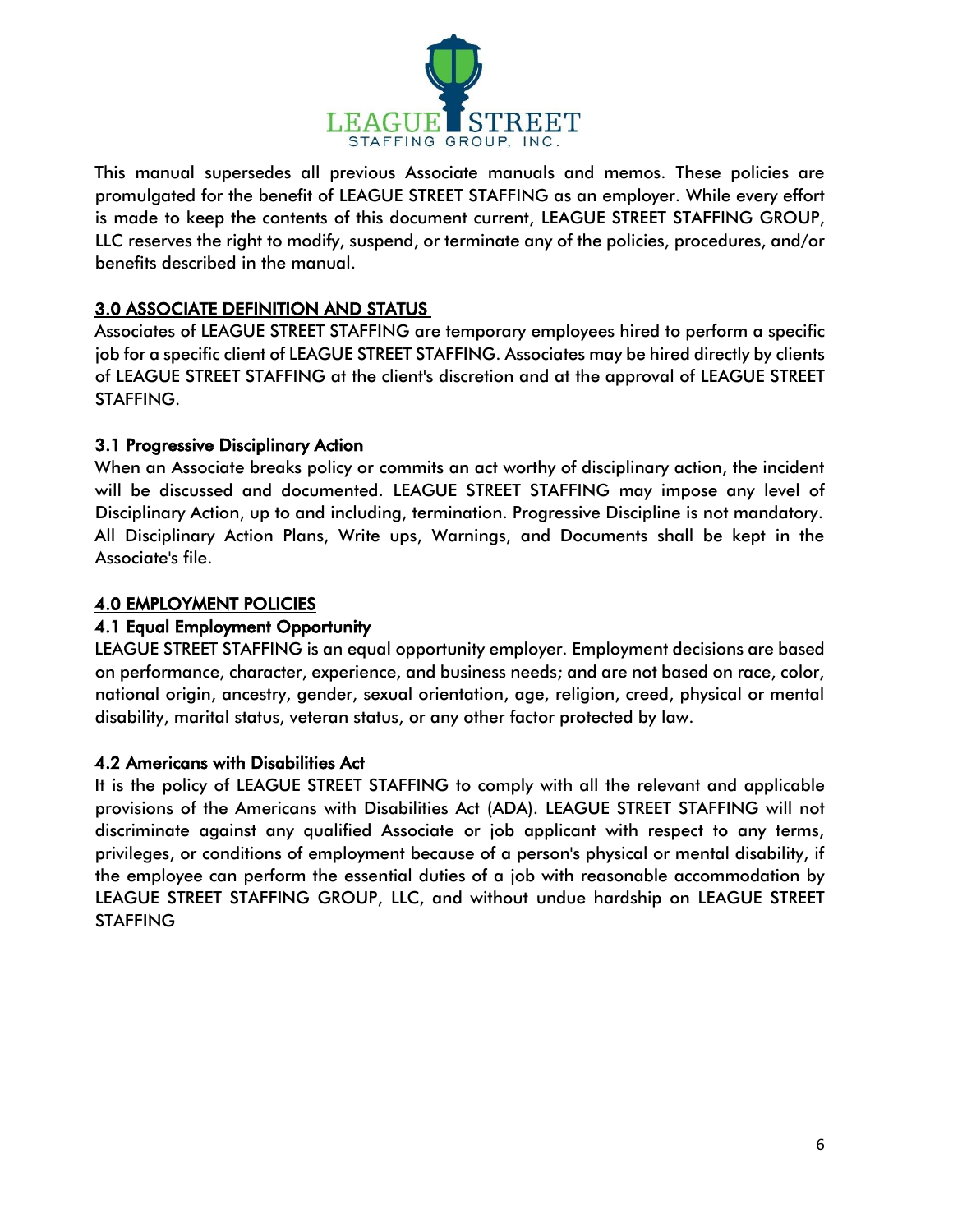

## 4.3 Immigration Law Compliance

All offers of employment are contingent on verification of the candidate's right to work in the United States. Prior to the first day of work, every new Associate will be asked to provide original documents verifying his or her right to work and, as required by federal law, to sign Federal Form 1-9, Employment Eligibility Verification Form. Information provided on the Associate's 1-9 form will be used to E-Verify the Associate following the guidelines outlined by the United States Department of Homeland Security.

## 4.4 Associate Background Check

Prior to making an offer of employment, LEAGUE STREET STAFFING may conduct a job-related background check. A comprehensive background check may consist of several components, including but not limited to: Prior Employment Verification, Professional Reference Checks, Education Confirmation, and Credit Check.

## 4.5 Associate Criminal Background Check

A criminal records check is performed on all Associates to protect LEAGUE STREET STAFFING'S interest and that of its Associates and clients.

## New Associate Orientation

Associates may be required to attend a safety orientation before beginning work. This is required only on specific job sites. Associates will be informed if a safety orientation will be necessary.

## 4.7 Change of Personal Data

Any change to an Associate's name, address, telephone number, marital status, dependents, or a change in the number of tax withholding exemptions, needs to be reported on the appropriate form within 10 days of the change to your local LEAGUE STREET STAFFING office.

## 5.0 STANDARDS OF CONDUCT

## 5.1 Shift Requirements

Shift requirements are determined by the clients of LEAGUE STREET STAFFING on a job-by-job basis. Associates will be made aware of their expected working hours when they are given their job instructions. Shift requirements are subject to change at any time.

## 5.2 Attendance and Punctuality

Associates of LEAGUE STREET STAFFING are expected to be on the job site with ample time to begin work at their scheduled start time. If an Associate must miss work for any reason, the Associate must call the job supervisor directly and their local LEAGUE STREET STAFFING office before the Associate's scheduled start time for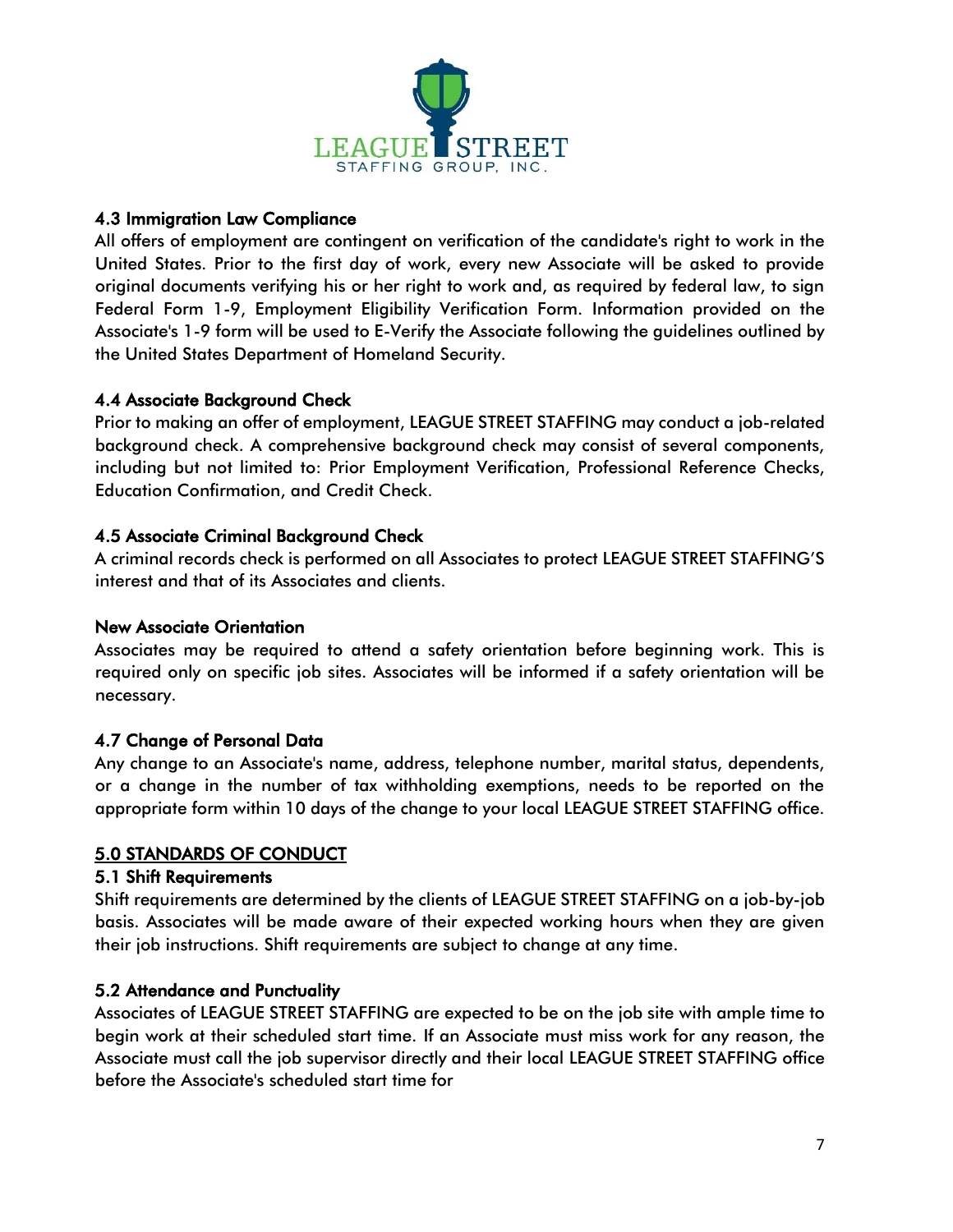

work that day. The Associate will be provided the supervisor/client number while starting any assignment. If the calls are not answered, the Associate must leave a voice mail for the supervisor and their local LEAGUE STREET STAFFING office staff. Failure to follow this procedure will be considered a "no call, no show" and may affect the Associate's eligibility for unemployment benefits. Habitual tardiness and absenteeism will be noted in the Associate's file and may affect the Associate's current and future employment opportunities with LEAGUE STREET STAFFING GROUP.

## 5.3 Reduction of Hours Owed During Pay Period for Failure to Give Notice

LEAGUE STREET STAFFING RESERVES THE RIGHT TO REDUCE THE PAY FOR ANY UNPAID HOURS DURING THE CURRENT PAYPERIOD FOR ANY ASSOCIATE WHO FAILS TO GIVE 24 HOURS NOTICE TO VOLUNTARILY RESIGN HIS/HER POSITION WITH LEAGUE STREET STAFFING. VOLUNTARIY RESIGNATION INCLUDES BUT IS NOT LIMITED TO, JOB ABANDONMENT, NO CALL NO SHOW, WALKING OFF JOB DURING SHIFT, ETC.

LEAGUE STREET STAFFING ALSO RESERVES THE RIGHT TO REDUCE THE PAY FOR ANY UNPAID NEW ASSIGNMENT ORIENTATION, WHETHER ADMINISTERED BY LEAGUES STREET STAFFING OR LEAGUE STREET STAFFING'S CLIENT FOR ANY ASSOCIATE WHO FAILS TO BEGIN WORKING AFTER COMPLETION OF NEW ASSIGNMENT ORIENTATION.

## 5.4 Associate Behavior

Associates are expected to behave in a professional and courteous manner to supervisors, other LEAGUE STREET STAFFING'S associates and employees of clients of LEAGUE STREET STAFFING GROUP.

## 5.5 Break Periods

The Supervisor on the jobsite will provide reasonable breaks and adhere to the state guidelines regarding break periods. It is prohibited for any Associate to perform job related tasks off the clock; doing so will lead to immediate termination.

#### 5.6 Harassment

LEAGUE STREET STAFFING does not tolerate workplace harassment. Definition of Non-Sexual Harassment:

Harassment for purposes of this policy is verbal or physical conduct that is derogatory or that shows hostility toward an individual because of his or her race, color, religion, sex, pregnancy, national origin, age or disability, and that creates an intimidating, hostile, or offensive working environment.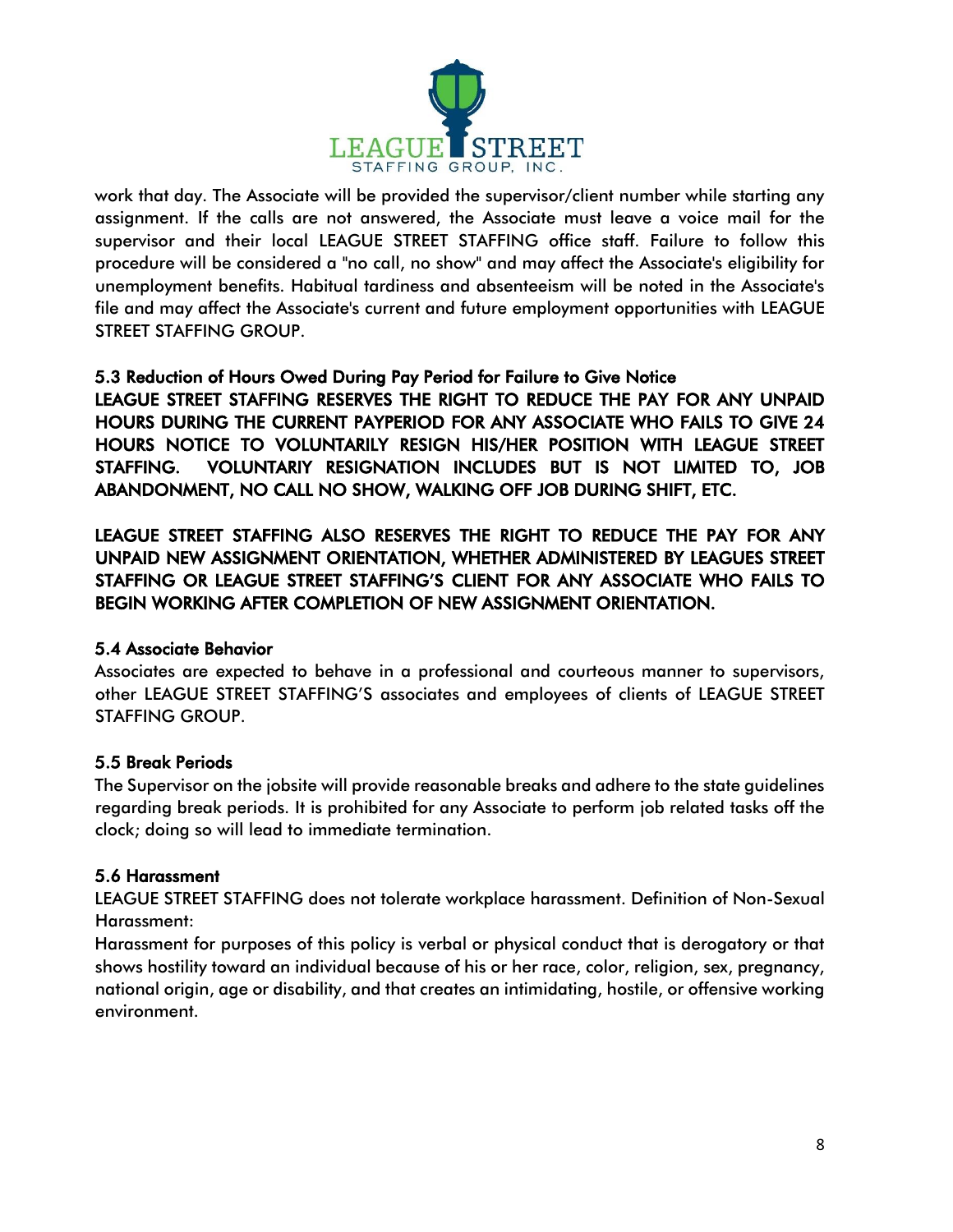

Harassment may include, but is not limited to, epithets, abusive language, slurs, jokes, or other verbal or physical conduct relating to an individual's race, color, religion, sex, pregnancy, national origin, age, or disability.

#### 5.7 Sexual Harassment

LEAGUE STREET STAFFING does not tolerate sexual harassment. The Equal Employment Opportunity Commission (EEOC) has issued guidelines regarding sexual harassment in the workplace. Under these guidelines, sexual harassment will be treated as unlawful sex discrimination in violation of Title Vll of the Civil Rights Act of 1964, as amended. "Sexual Harassment" is defined by the EEOC guidelines as follows:

Unwelcome sexual advances, requests for sexual favors, and other verbal or physical conduct of a sexual nature constitute sexual harassment when:

(1) submission to such conduct is made either explicitly or implicitly a term or condition of an individual's employment; (2) submission to or rejection of such conduct by an individual is used as the basis for employment decisions affecting such individual; or (3) such conduct has the purpose or effect of substantially interfering with an individual's work performance or creating an intimidating, hostile or offensive working environment.

Sexual harassment includes threats or insinuations, either explicitly or implicitly, that an employee's refusal to submit to sexual advances will adversely affect the employee's employment, evaluation, wages, advancement, assigned duties, shifts or any other conditions of employment. Sexually harassing conduct in the workplace, whether committed by managers, supervisors, colleagues/coworkers, customers or vendors, is also prohibited. Such conduct may include, but is not limited to, unwanted sexual flirtations, advances, or propositions; verbal abuse of a sexual nature; unwanted graphic verbal comments about an individual's body; the display in the workplace of inappropriate and sexually suggestive objects, pictures, writing, language or drawings; or unwelcome touching or physical contact. Such conduct, whether committed by persons of the same or opposite sex, is prohibited whether or not it rises to a level that might legally constitute unlawful harassment.

## Responsibility and Complaint Procedure

Each manager and supervisor should maintain his or her workplace free from harassment, sexual harassment, and intimidation. In addition, managers and supervisors should discuss this policy with their employees and assure them that they are not required to endure insulting, degrading, or exploitive sexual treatment, or unlawful harassment of any type. Managers and supervisors must immediately report to the President any complaints received from their employees concerning harassment, including, but not limited to, sexual harassment. Managers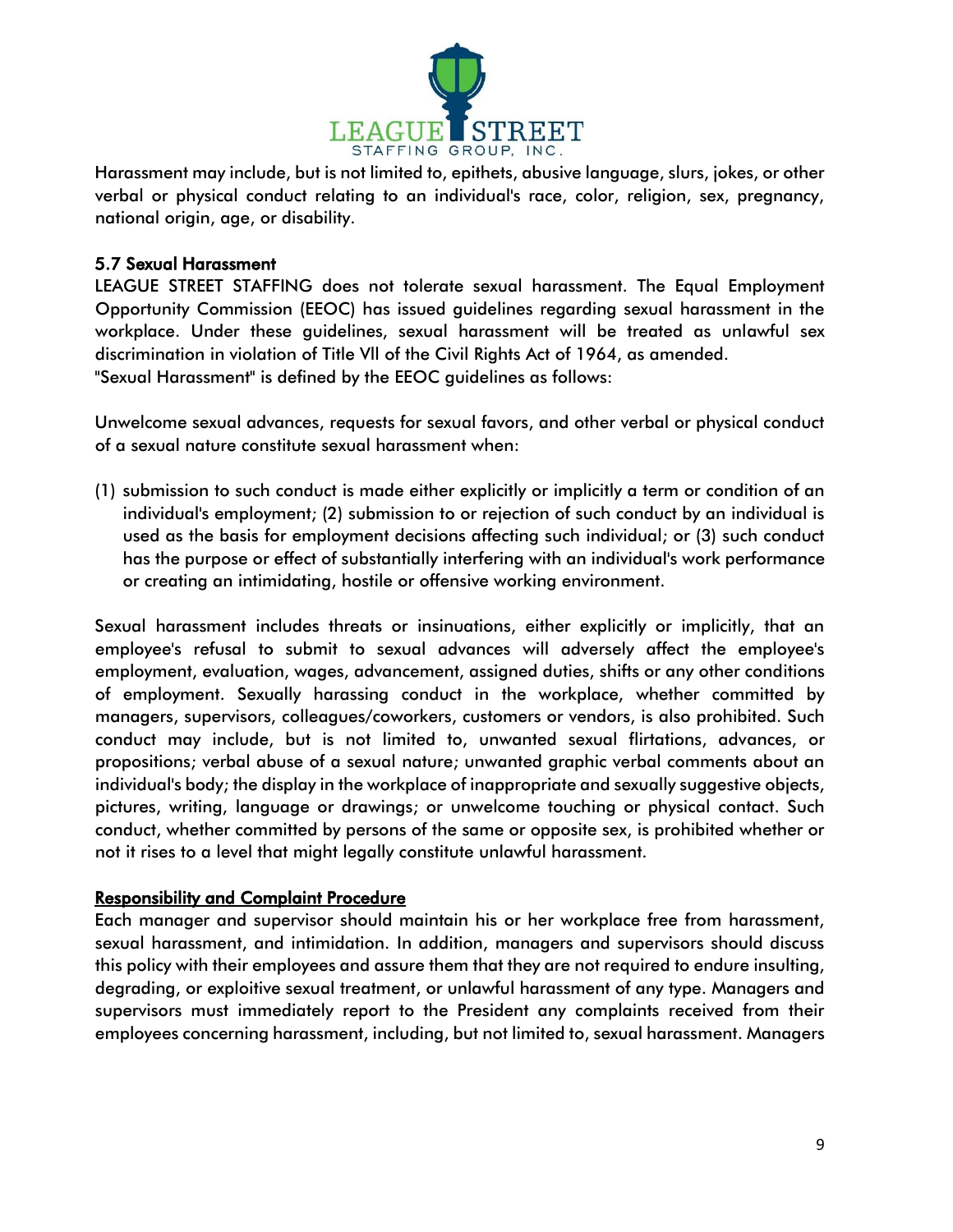

and supervisors must also report to the President any other potentially harassing conduct or incidents of which they might see, hear, or otherwise become aware.

Any employee affected by any type of visual, verbal, or physical harassing conduct, whether from managers, supervisors, co-employees, customers, or vendors has an obligation to report the matter.

#### Below are an employee's reporting options:

(a) Speak with the offending individual directly. Although an employee is not required to do so, he or she can directly inform the offending individual that the behavior in question is unwelcome and must be stopped. Please understand this is not a requirement and an employee should only take this step if he or she feels comfortable in doing so.

(b) Report the behavior to the employee's supervisor. If the employee prefers not to first discuss the matter with the offending individual, or if the employee has attempted such a discussion but it has not solved the problem, the employee should immediately report the behavior in question to his or her supervisor.

(c) Report the behavior to the Human Resources Manager. The employee must report to the Human Resources Manager if: (1) the behavior involves a supervisor, (2) the employee does not feel comfortable reporting the behavior to his or her supervisor, (3) the employee is not satisfied with the response from his or her supervisor, or (4) the employee does not receive a response from his or her supervisor.

(d) Report the behavior to the Company President. The employee must report to the Company President if: (1) the behavior involves the Human Resources Manager, (2) the employee does not feel comfortable reporting the behavior to the Human Resources Manager, (3) the employee is not satisfied with the response from the Human Resources Manager, or (4) the employee does not receive a response from the Human Resources Manager.

It is your responsibility as an employee without fear of reprisal, to bring any form of harassment, including but not limited to sexual harassment, to the attention of management. An investigation of the complaint will be handled with confidentiality, to the fullest extent possible. Any employee who subjects another to harassment or to other inappropriate conduct will be subject to disciplinary action up to and including termination. It is the responsibility of the Company to make the facts specific determination of whether harassment has occurred, and to help determine what, if any, disciplinary or corrective action will be taken.

#### Prohibition against Retaliation

The Company also prohibits retaliation against person(s) who, in good faith, bring a complaint of harassment to management's attention. If you believe you have been retaliated against for reporting discrimination or harassment, or for making such a complaint, or for participating in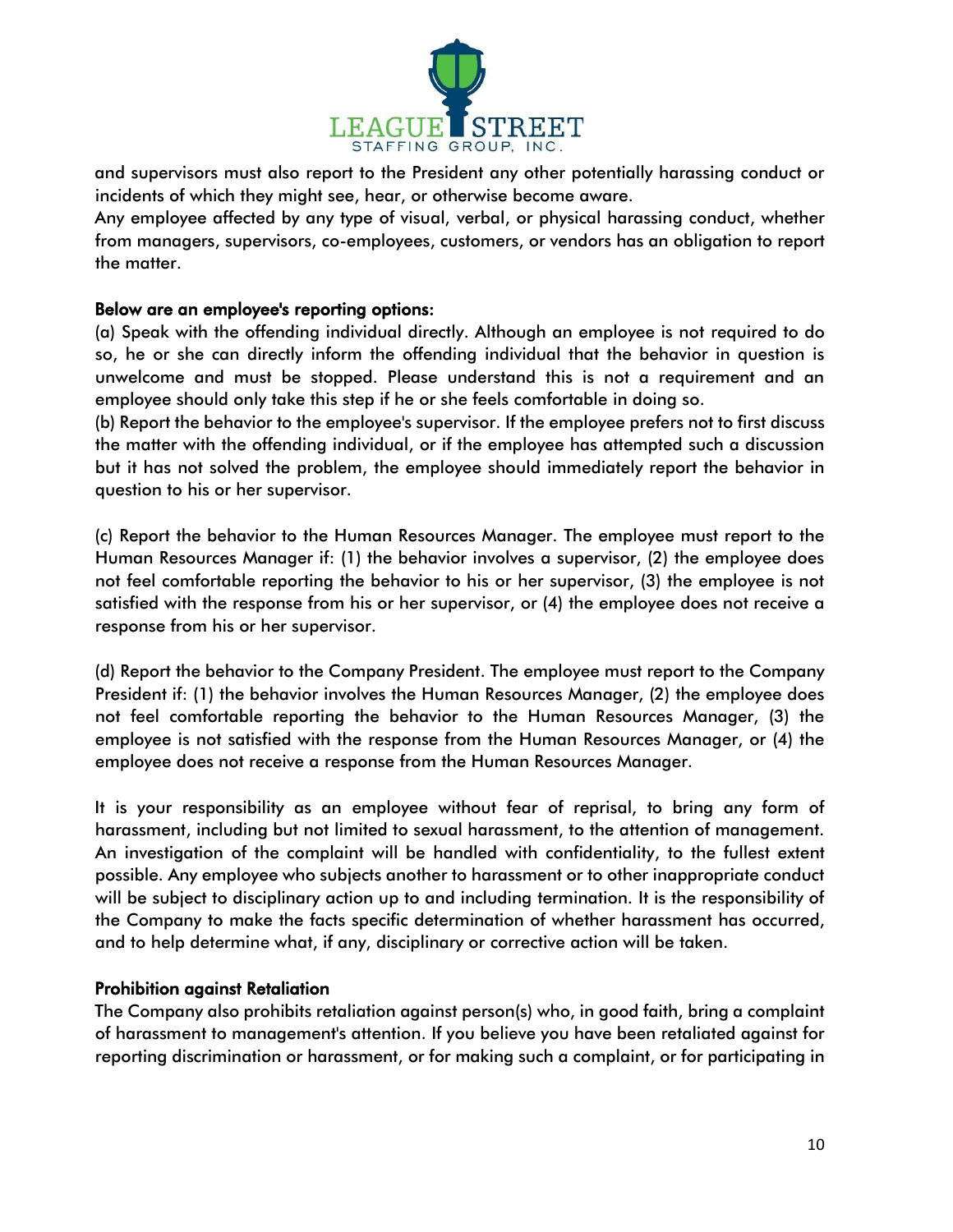

an investigation related to discrimination or harassment; you should immediately report the alleged retaliatory action to the President of the Company.

## 5.8 Violence in the Workplace

Acts or threats of physical violence, including intimidation, harassment, and/or coercion, which involve or affect LEAGUE STREET STAFFING, or which occur on LEAGUE STREET STAFFING ' property or the property of clients of LEAGUE STREET STAFFING, will not be tolerated. Firearms or weapons of any kind are not permitted in LEAGUE STREET STAFFING ' offices or on any job site.

## 5.9 Client Behavior

Associates have the right to refuse to work or to terminate a job in progress to protect their own safety and well-being. Walking off the job, not turning in a notice, or not giving LEAGUE STREET STAFFING an opportunity to replace you, could result in your last paycheck being reduced to minimum wage for hours worked. Associates should immediately notify their local LEAGUE STREET STAFFING Office of the situation so they may handle it accordingly. The Associate should make every attempt to have the situation remedied and not just walk off a job.

## 5.10 Client Confidentiality

Associates must maintain the confidentiality of all client information unless written disclosure is given or required by law or by court order.

## 5.11 Ethical Standards

LEAGUE STREET STAFFING insists on the highest ethical standards in conducting its business. When faced with ethical issues, Associates are expected to make the right professional decision consistent with LEAGUE STREET STAFFING ' principles and standards. Associates are not permitted to enter into a dual relationship with a client of LEAGUE STREET STAFFING unless they are hired directly by the client. Hiring decisions are at the clients' discretion and approval by LEAGUE STREET STAFFING based on, but not limited to, an Associate's job performance.

## 5.12 Lost and Damaged Items

LEAGUE STREET STAFFING assumes no risk for any loss or damage to personal property left at the job site, including but not limited to, personal hand tools, hard hat, safety glasses and safety vests.

## 5.13 Dress Code and Presentation Standards

Associates of LEAGUE STREET STAFFING are expected to present a clean and professional appearance and dress in accordance with OSHA regulations. Associates must wear, at job sites which require them, a hard hat, work boots, a safety vest, long pants, and a shirt with sleeves.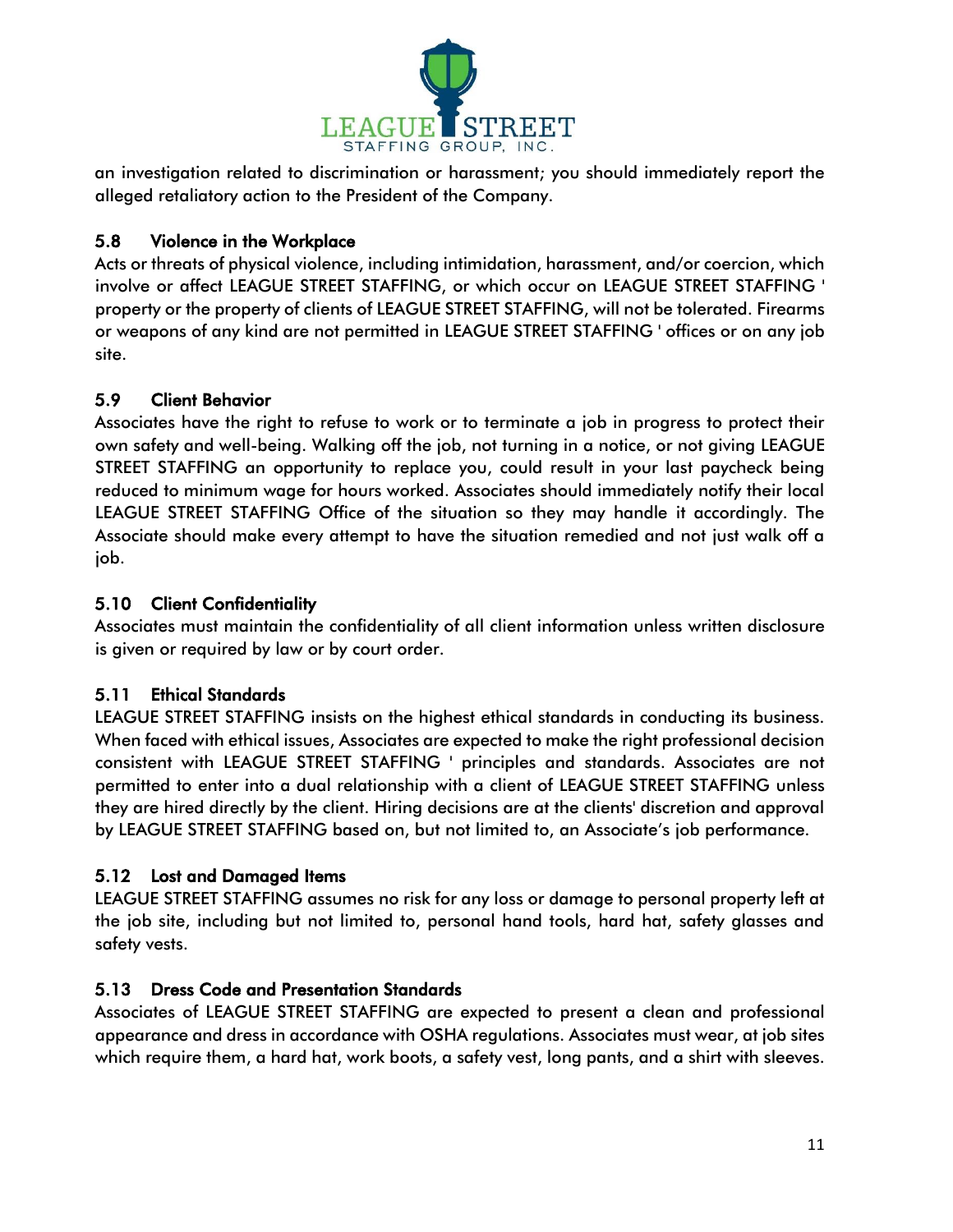

T-shirts with logos depicting alcohol consumption, drug use or other inappropriate messages are strictly forbidden. Associates who report to work inappropriately attired will be asked to leave the job site.

#### 5.14 Use of Equipment

In the event that clients of LEAGUE STREET STAFFING provide the Associate with equipment needed to perform their job, provided equipment should not be used for personal use, nor removed from the physical confines of the job site. Equipment and systems must be operated according to the respective manufacturer's/developer's instructions. Any loaned tool or equipment must be returned to the supervisor before leaving the job site for the day and must be in the same condition as it was when it was loaned to the Associate.

## 5.15 Use of Computer, Phone, and Mail

Clients of LEAGUE STREET STAFFING may grant the use of computers, phones or mail to an Associate while on specific job. Property, including computers, phones, electronic mail, and voice mail, should be used only for conducting company business.

## 5.16 Electronic Communication and Internet Usage

If computer access is granted by clients of LEAGUE STREET STAFFING GROUP, LLC, associates are responsible for using the Internet while at work in a manner that is ethical and lawful. Use of the Internet must be solely for business purposes and must not interfere with the Associate's productivity. Internet use, during working hours, is authorized to conduct professional business only. Employees have NO expectation of privacy in the use of clients' computer systems or Internet access. No employee may conduct e-commerce or purchase anything through a job site owned computer, whether clocked in or not. Internet use brings the possibility of breaches to the security of confidential client information. Internet use also creates the possibility of contamination to LEAGUE STREET STAFFING ' client's system via viruses or spyware. Additionally, under no circumstances, will computers or other electronic equipment be used to obtain, view, or reach any pornographic, or otherwise immoral, unethical, or non-businessrelated internet sites. Doing so will lead to disciplinary action up to and including termination.

## 5.17 Use of Computer Software

LEAGUE STREET STAFFING does not condone the illegal duplication of software. The copyright law is clear; the copyright holder is given certain exclusive rights, including the

right to make and distribute copies. Title 17 of the U.S. Code states that "it is illegal to make or distribute copies of copyrighted material without authorization" (Section 106). The only exception is the user's right to make a backup copy for archival purposes (Section 117). LEAGUE STREET STAFFING does not allow the installation, modification, or deletion of any hardware, operating system or other software without prior knowledge and approval. Additionally, downloads of software from the Internet or any other system outside of the company system is prohibited. Unapproved hardware and software may be removed at any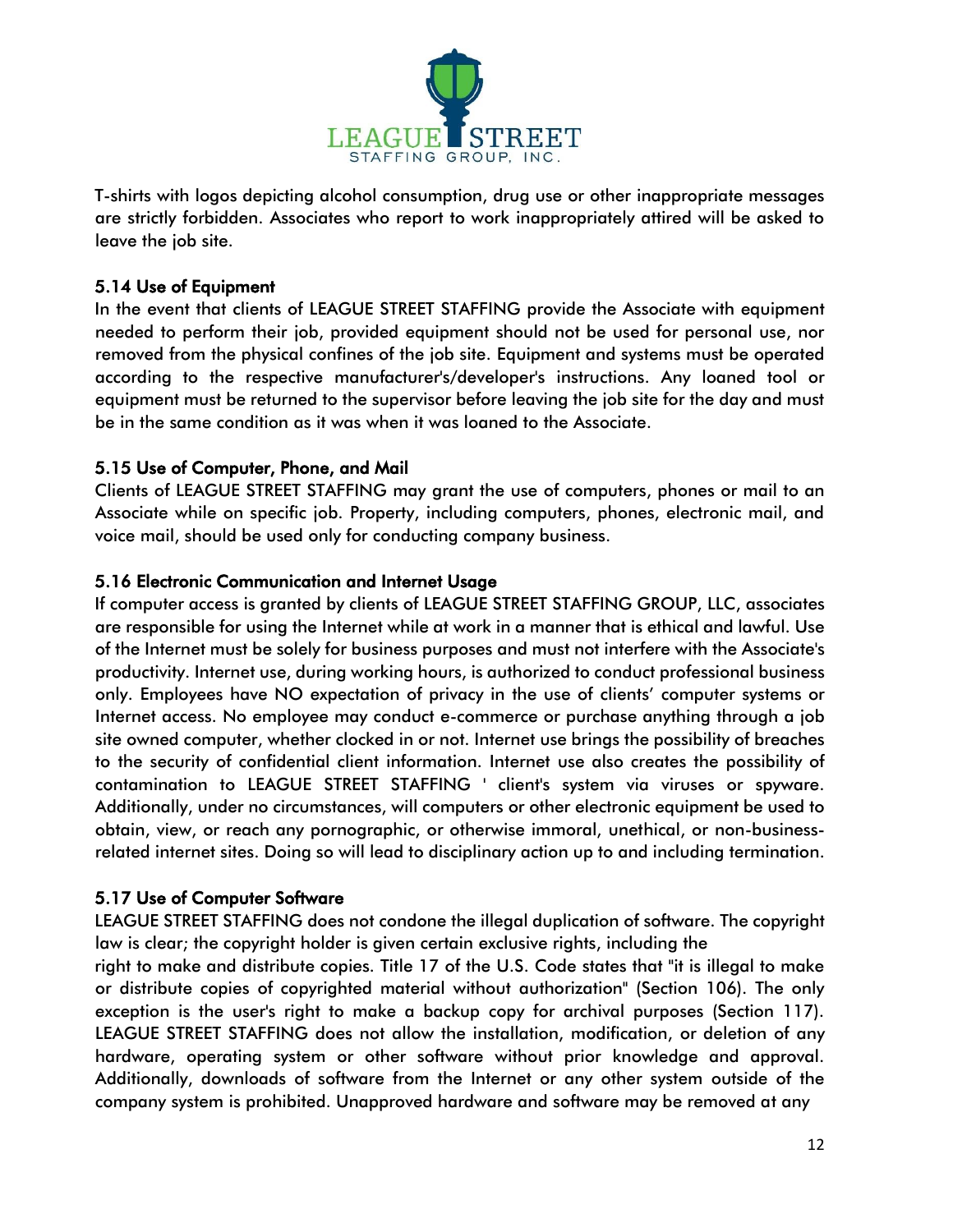

time and without prior notice. The discovery of this activity may result in disciplinary action up to and including immediate dismissal.

#### 5.18 Smoking

If smoking is allowed on a specific job site, the Associate must observe the "Designated Smoking Area" at the job site. Designated smoking areas are determined by the clients of LEAGUE STREET STAFFING on a job-by-job basis. Smoke breaks are determined by the clients of LEAGUE STREET STAFFING and should only be taken during those times. No Smoking policies of Staffing Consultant's clients must be strictly maintained.

## 5.19 Alcohol and Substance Use During Work Hours

No LEAGUE STREET STAFFING Associate is permitted to be under the influence of illicit or prescription drugs or alcoholic beverages during their scheduled shift. An employee is irrefutably presumed to be under the influence of alcohol or drugs if the testing procedure shows a forensically acceptable positive quantum of drug or alcohol use. LEAGUE STREET STAFFING Associates will be required to take either a 5-panel, 10-panel or Federal drug screen as a condition of employment, dependent upon what is required by the job assignment. Associates will be subject to a 10-panel drug screen in the event of an accident or injury on the job site. Associates are also subject to discretionary or random drug screening at the direction of LEAGUE STREET STAFFING or their clients.

#### 5.20 Solicitations and Distributions

Solicitation for any cause during working time is not permitted. Associates are not permitted to distribute non-company literature in work areas at any time. Distribution of literature by associates in nonworking areas during working times is prohibited.

#### 5.21 Employment Termination

After the application of any progressive disciplinary steps which may be imposed by LEAGUE STREET STAFFING GROUP, LLC; if it is determined by management that an Associate's performance does not improve, or if the Associate is again in violation of LEAGUE STREET STAFFING GROUP, LLC's policies, practices, or standards of conduct, employment with LEAGUE STREET STAFFING will be terminated. Associates remain subject to immediate termination at the discretion of LEAGUE STREET STAFFING even in the absence of any previously administered progressive disciplinary steps.

## 5.22 Resignation

Associates are asked to give a minimum of one weeks' notice when resigning and are asked to inform LEAGUE STREET STAFFING regarding their reason for resigning. An Associate should never just walk off a job.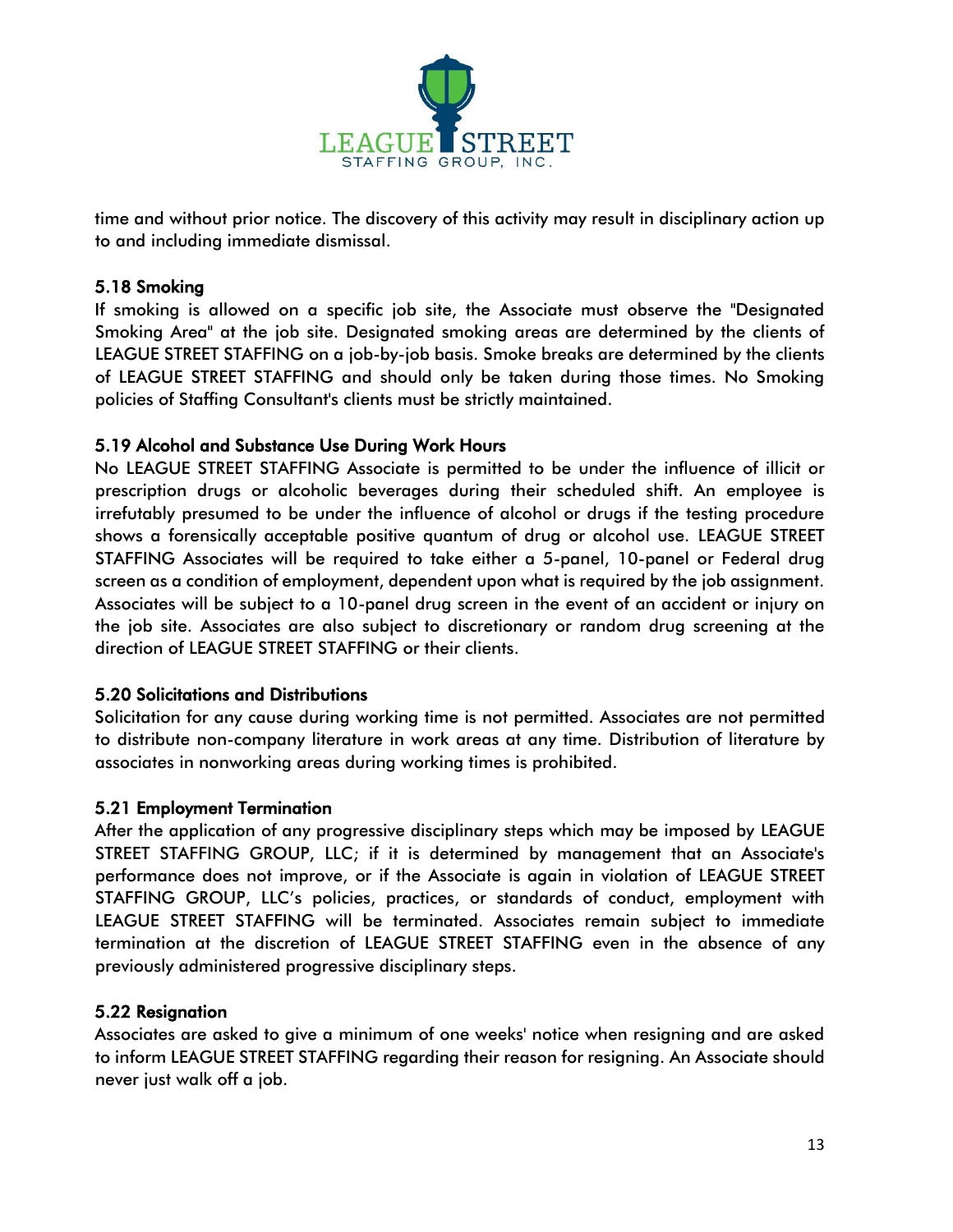

#### 5.23 Improvement Suggestions

LEAGUE STREET STAFFING encourages all Associates to bring forward their suggestions and good ideas about making LEAGUE STREET STAFFING a better place to work and enhancing service to our clients. Any Associate who sees an opportunity for improvement is encouraged to contact their local LEAGUE STREET STAFFING GROUP, LLC's office or e-mail their suggestions to [jobs@Leaguestreetstaffing.com](mailto:jobs@Leaguestreetstaffing.com) . Management can help bring ideas to the attention of the people in the organization who will be responsible for possibly implementing them. All suggestions are valued and welcomed.

## 6.0 COMPENSATION POLICIES

#### 6.1 Compensation

Associates are paid an hourly wage based on their experience and skill level as well as the job description for each individual assignment.

## 6.2 Pay for Drive Time

Associates may be paid for drive time only if it has been approved by the client prior to the Associate accepting the assignment.

## 6.3 Timekeeping Procedures

By law, LEAGUE STREET STAFFING is obligated to keep accurate records of the time worked by Associates. Associate timesheets are to be submitted to LEAGUE STREET STAFFING no later than midnight on Tuesday. Associates should follow the client timekeeping rules. If timesheets are not received on time, Associates risk not having their paycheck issued for the week and will have to wait until the following week to be paid. All Timesheets must be approved by the Associate's Supervisor. Any corrections/strikeouts/changes on the timesheet must be initialed by the Supervisor. Some clients will handle submitting timesheets for their Associates to LEAGUE STREET STAFFING in which case you do not need to submit a duplicate timesheet. It is the associate's responsibility to ensure that all time worked is recorded either manually or following proper processes with time clocks at client locations

## 6.4 Overtime Pay

All hours worked over 40 hours will be paid at time and a half for nonexempt associates.

## 6.5 Payroll and Paydays

Associates are paid on a weekly basis every Friday. Associates elect to have their paycheck deposited into their checking or savings account; if the Associate does not have a checking or savings account, they can opt to have their paycheck deposited into a cash/debit card which they can obtain from LEAGUE STREET STAFFING GROUP, LLC. Direct deposit allows paperless transmittal of funds and provides a safe, reliable method for ensuring Associates receipt of their pay. A Direct Deposit Authorization form must be completed upon hire or a pay card will be issued if no banking is available for direct deposit.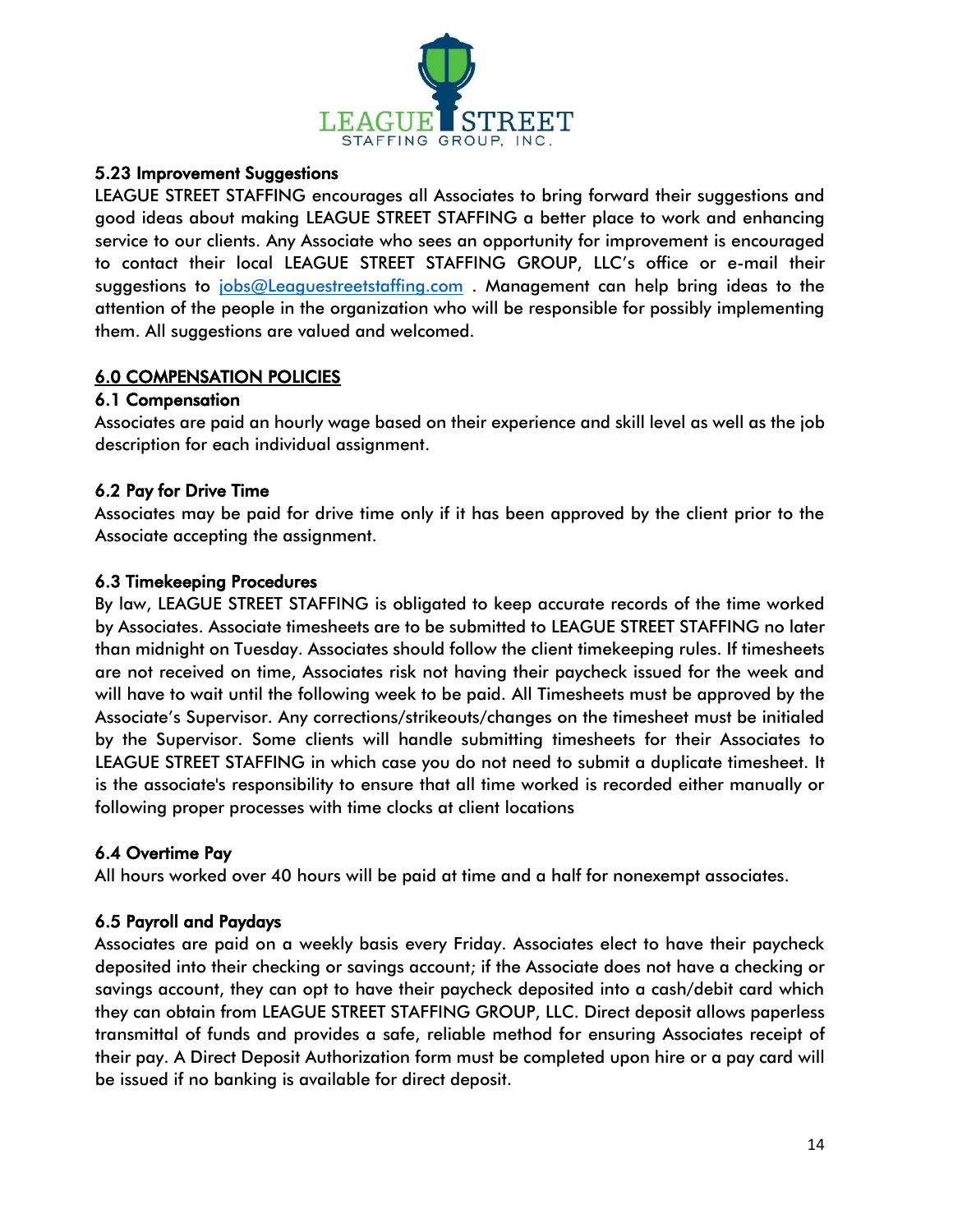

## 6.6 Prohibition Against Improper Deductions

The Company has a clearly communicated a company-wide policy that prohibits improper pay deductions from the salaries of exempt employees. In general, salaries of exempt employees are not subject to reduction because of variations in the quality of work performed or the quantity of work performed. While seven exceptions to this rule exist under federal law (see the Company's Operations Manager should you have any questions about the general rule or the exceptions to the general rule), In general, an exempt employee will receive his or her full salary for any week in which the employee performs any work. Of course, exempt employees need not be paid for any work week in which they perform no work. Subject to the provisions set forth above, deductions from an exempt employee's salary will not be made for time when work is not available if the employee is ready, willing, and able to work. As a general rule, if an employee who performs work for the Company during the course of a week is absent at other times during the week, when such absences are occasioned by the Company or by the operating requirements of the business, the employee will be paid his or her full salary.

The Company does not have an actual practice of making improper deductions from the salaries of exempt employees. The Company strictly prohibits such a practice. It is the Company's strong desire to pay each employee, exempt or non-exempt, the proper and appropriate pay. If an exempt employee believes that his or her salary has been improperly reduced, the employee should contact the company's Operations Manager. The decision of the President will be final in matters regarding allegations of improper deductions of the salaries of exempt employees. Any employee who is found to have been subject to improper deductions will be reimbursed by the Company no later than the payday following the date that the determination of the improper deduction was first made. The Company will make good-faith efforts to ensure compliance with the rules concerning deductions from the salaries of exempt employees in the future. Employees who believe that such efforts are not being made are urged to contact the Operations Manager.

## 7.0 BENEFITS

## 7.1 Benefits

Medical, dental, short-term disability and life are available. Information on enrolling is provided as part of your initial orientation. You must enroll within 30 days of hire or you will have to wait until open enrollment (December 1st through December 31st) if you miss the 30day cutoff. Once enrolled, NO changes can be made to your policy unless termed, you have a qualifying event or open enrollment. If you need further information call our Corporate Office at (864) 606.6220.